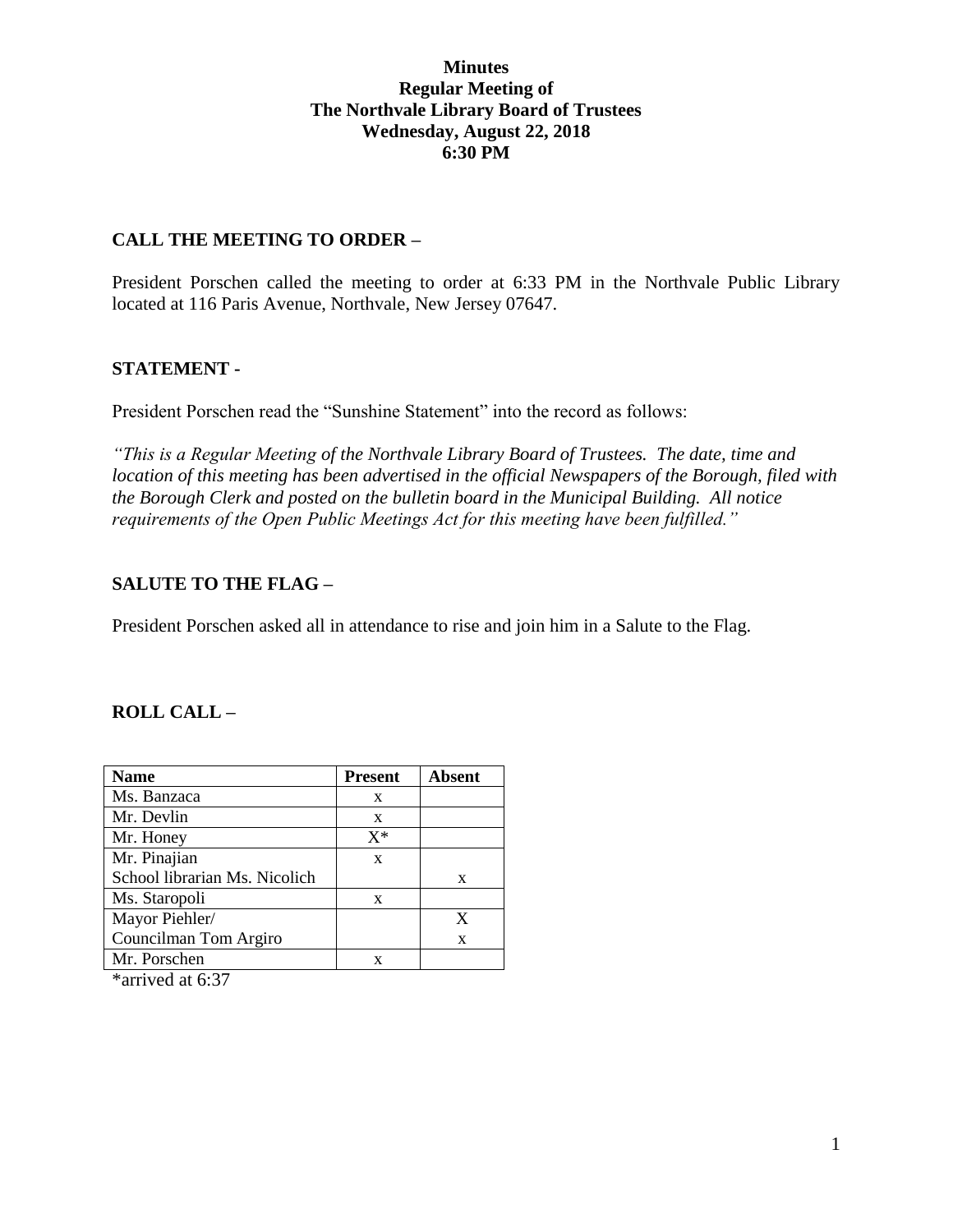## **APPROVAL OF MINUTES**

Resolved to approve the minutes from the July 25, 2018 regular board meeting which includes the budget.

| <b>Name</b>   | <b>ACTION</b> | <b>YES</b> | NO | <b>ABSENT</b> | <b>ABSTAIN</b> |
|---------------|---------------|------------|----|---------------|----------------|
| Ms. Banzaca   | second        | X          |    |               |                |
| Mr. Devlin    |               | X          |    |               |                |
| Mr. Honey     |               | X          |    |               |                |
| Mr. Pinajian  |               | X          |    |               |                |
| Ms. Nicolich  |               |            |    |               |                |
| Ms. Staropoli | motion        | X          |    |               |                |
| Mayor Piehler |               |            |    | X             |                |
| Mr. Argiro    |               |            |    |               |                |
| Mr. Porschen  |               | X          |    |               |                |

The minutes were adopted on a roll call vote as follows:

Resolved to approve the executive minutes from the July 25, 2018 regular board meeting

The minutes were adopted on a roll call vote as follows:

| <b>Name</b>   | <b>ACTION</b> | <b>YES</b> | NO | <b>ABSENT</b> | <b>ABSTAIN</b> |
|---------------|---------------|------------|----|---------------|----------------|
| Ms. Banzaca   | second        | X          |    |               |                |
| Mr. Devlin    |               | X          |    |               |                |
| Mr. Honey     |               | X          |    |               |                |
| Mr. Pinajian  |               | X          |    |               |                |
| Ms. Nicolich  |               |            |    |               |                |
| Ms. Staropoli | motion        | X          |    |               |                |
| Mayor Piehler |               |            |    | X             |                |
| Mr. Argiro    |               |            |    |               |                |
| Mr. Porschen  |               | x          |    |               |                |

# **GENERAL DISCUSSION –**

Ms. Staropoli and Mr. Pinajian have continued with the interviews for the Director position. We will continue to accept applications and will be setting up additional interviews for September.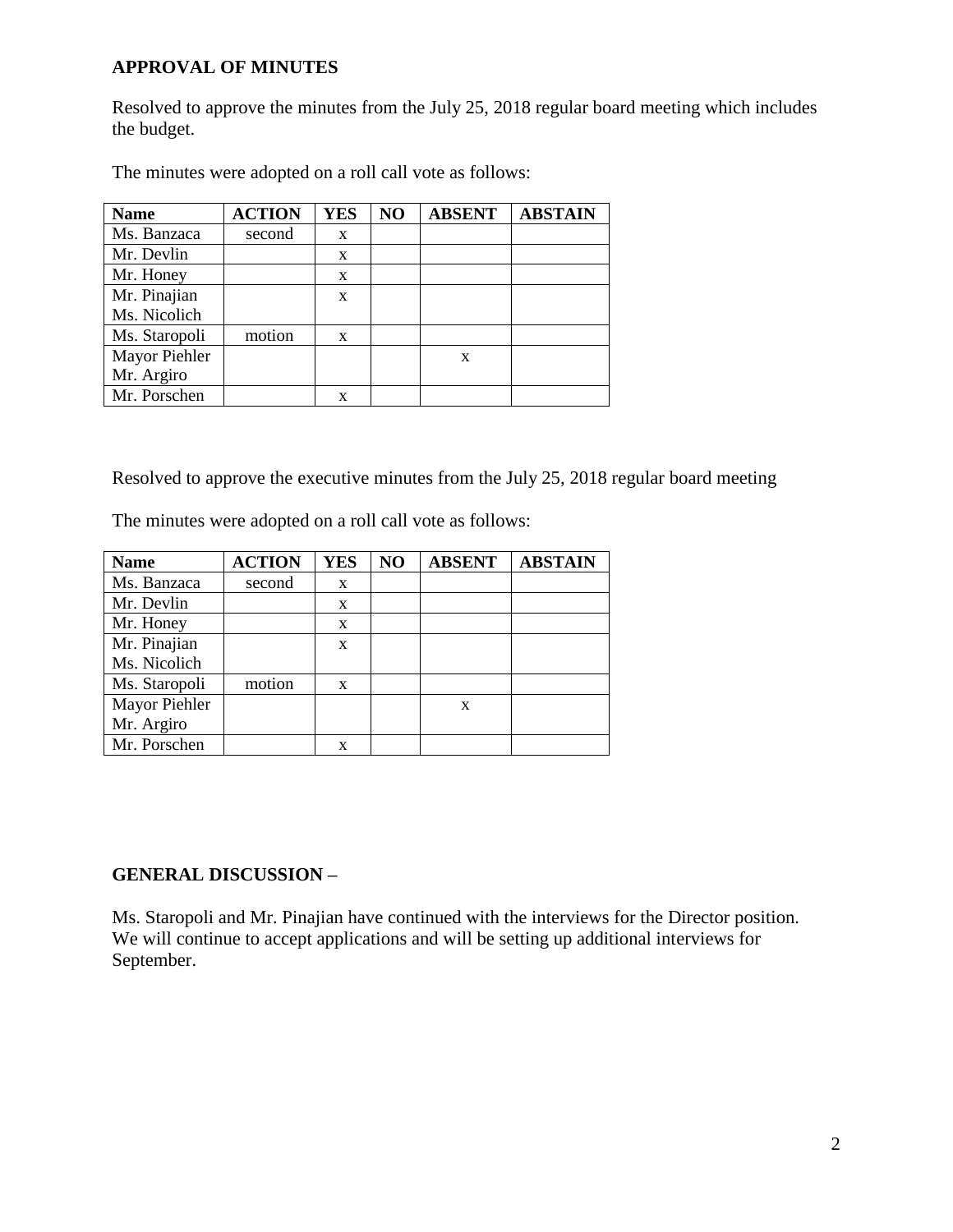# **Director's Report**

Programming: July

| <b>Program Attendance Summary</b> |               |                  |                  |                  |                |  |  |
|-----------------------------------|---------------|------------------|------------------|------------------|----------------|--|--|
| Event/Program                     | Date or Month | Children         | Teens            | <b>Adults</b>    | Total          |  |  |
| World Language Story Time         | 7/2/2018      | 3                | $\boldsymbol{0}$ | 3                | 6              |  |  |
| Reading Buddies                   | 7/2/2018      | $\overline{2}$   | 2                | 2                | 6              |  |  |
| Pre-K Stories                     | 7/3/2018      | $\overline{2}$   | $\boldsymbol{0}$ | $\overline{2}$   | $\overline{4}$ |  |  |
| Reading Buddies                   | 7/3/2018      | 3                | 3                | 3                | 9              |  |  |
| <b>Tech Tuesday</b>               | 7/3/2018      | $\boldsymbol{0}$ | $\boldsymbol{0}$ | $\overline{2}$   | $\overline{2}$ |  |  |
| Wind Chimes DIY                   | 7/5/2018      | 10               | 2                | 8                | 20             |  |  |
| DIY Wine Glasses/Rock Painting    | 7/5/2018      | $\boldsymbol{0}$ | $\overline{0}$   | 12               | 12             |  |  |
| <b>STEM Robotics</b>              | 7/5/2018      | 5                | 2                | 5                | 12             |  |  |
| Northvale Camp Visit              | 7/6/2018      | $\boldsymbol{0}$ | 20               | 3                | 23             |  |  |
| <b>Sensory Story Time</b>         | 7/6/2018      | 5                | $\boldsymbol{0}$ | $\overline{4}$   | 9              |  |  |
| Gaming Tournament                 | 7/6/2018      | 5                | 10               | $\overline{2}$   | 17             |  |  |
| <b>Libraries Rock</b>             | 7/7/2018      | 11               | 5                | $\overline{7}$   | 23             |  |  |
| World Language Story Time         | 7/9/2018      | 3                | $\boldsymbol{0}$ | $\overline{2}$   | 5              |  |  |
| Reading Buddies                   | 7/9/2018      | $\mathbf{1}$     | $\mathbf{1}$     | $\mathbf{0}$     | $\overline{2}$ |  |  |
| <b>Reading Buddies</b>            | 7/10/2018     | $\overline{2}$   | $\mathbf{1}$     | $\boldsymbol{0}$ | 3              |  |  |
| Pre-K Stories                     | 7/10/2018     | $\mathbf{1}$     | $\boldsymbol{0}$ | $\mathbf{1}$     | $\overline{c}$ |  |  |
| Rockin' Round the World           | 7/10/2018     | $\overline{2}$   | 1                | $\mathfrak{2}$   | 5              |  |  |
| Northvale Camp Visit              | 7/11/2018     | 60               | 10               | $\boldsymbol{0}$ | 70             |  |  |
| <b>Musical Story Time</b>         | 7/11/2018     | 3                | $\boldsymbol{0}$ | 3                | 6              |  |  |
| Reading Buddies                   | 7/11/2018     | $\overline{2}$   | $\mathbf{1}$     | $\mathbf{1}$     | $\overline{4}$ |  |  |
| Dungeons & Dragons                | 7/11/2018     | $\overline{2}$   | $\overline{c}$   | $\mathbf{1}$     | 5              |  |  |
| Ukulele Club                      | 7/11/2018     | 6                | $\mathbf{1}$     | $\boldsymbol{0}$ | 7              |  |  |
| <b>Snap Circuits</b>              | 7/12/2018     | 5                | 7                | $8\,$            | 20             |  |  |
| Read to a Dog                     | 7/12/2018     | $\mathbf{1}$     | $\boldsymbol{0}$ | $\mathbf{1}$     | $\overline{2}$ |  |  |
| <b>Sensory Story Time</b>         | 7/13/2018     | $\mathbf{1}$     | $\boldsymbol{0}$ | $\mathbf{1}$     | $\overline{2}$ |  |  |
| Dancing Class                     | 7/13/2018     | 5                | $\overline{2}$   | $\mathfrak{Z}$   | 10             |  |  |
| Clay Crafting                     | 7/14/2018     | 11               | 1                | 10               | 22             |  |  |
| Petting Zoo/Face Painting         | 7/14/2018     | 73               | 28               | 56               | 157            |  |  |
| World Language Story Time         | 7/16/2018     | $\overline{2}$   | $\boldsymbol{0}$ | $\sqrt{2}$       | $\overline{4}$ |  |  |
| <b>Reading Buddies</b>            | 7/16/2018     | $\overline{2}$   | 1                | $\mathbf{1}$     | $\overline{4}$ |  |  |
| <b>Reading Buddies</b>            | 7/17/2018     | $\mathbf{1}$     | $\mathbf{1}$     | $\mathbf{1}$     | $\overline{3}$ |  |  |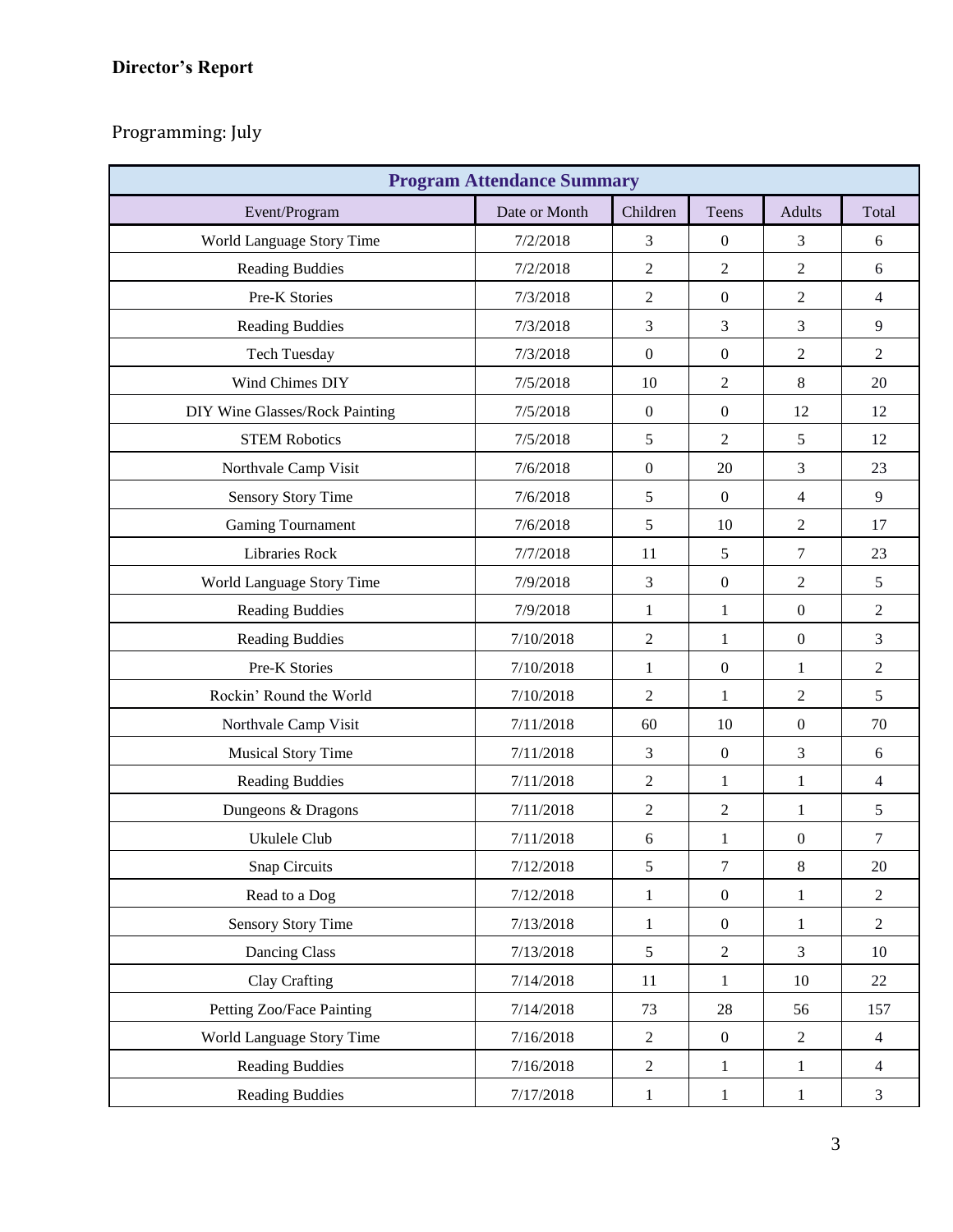| Magic Workshop                 | 7/17/2018     | 15               | $\overline{0}$   | 5              | 20             |
|--------------------------------|---------------|------------------|------------------|----------------|----------------|
| Northvale Camp Visit           | 7/18/2018     | 37               | 12               | $\overline{0}$ | 49             |
| <b>Musical Story Time</b>      | 7/18/2018     | $\overline{2}$   | $\boldsymbol{0}$ | $\mathbf{1}$   | 3              |
| <b>Reading Buddies</b>         | 7/18/2018     | $\overline{2}$   | 1                | $\mathbf{1}$   | $\overline{4}$ |
| Ukulele Club                   | 7/18/2018     | $\mathbf{1}$     | $\boldsymbol{0}$ | $\mathbf{1}$   | $\overline{2}$ |
| Mozart to Monet                | 7/19/2018     | $\overline{2}$   | $\overline{4}$   | 5              | 11             |
| <b>Canvas Painting</b>         | 7/19/2018     | $\mathbf{0}$     | $\overline{0}$   | 13             | 13             |
| <b>Scratch Programming</b>     | 7/19/2018     | $\overline{2}$   | $\overline{2}$   | $\overline{4}$ | 8              |
| Read to a Dog                  | 7/19/2018     | $\mathbf{1}$     | $\mathbf{0}$     | $\mathbf{1}$   | $\overline{c}$ |
| Sensory Story Time             | 7/20/2018     | $\overline{2}$   | $\boldsymbol{0}$ | $\mathbf{1}$   | 3              |
| Gaming Tournament              | 7/20/2018     | $\overline{2}$   | 5                | $\overline{2}$ | 9              |
| <b>Reading Buddies</b>         | 7/23/2018     | $\overline{2}$   | $\mathbf{1}$     | $\mathbf{1}$   | $\overline{4}$ |
| Pre-K Stories                  | 7/24/2018     | $\sqrt{2}$       | $\boldsymbol{0}$ | $\mathbf{1}$   | 3              |
| <b>Reading Buddies</b>         | 7/24/2018     | $\mathbf{1}$     | $\mathbf{1}$     | $\mathbf{1}$   | 3              |
| <b>Healthy Eating Workshop</b> | 7/24/2018     | $\boldsymbol{0}$ | $\overline{0}$   | 5              | 5              |
| <b>Musical Story Time</b>      | 7/25/2018     | $\overline{3}$   | $\mathbf{0}$     | 3              | 6              |
| Reading Buddies                | 7/25/2018     | $\mathbf{1}$     | $\mathbf{1}$     | $\mathbf{1}$   | 3              |
| Bach2Rock                      | 7/26/2018     | $\overline{4}$   | $\mathbf{1}$     | $\overline{3}$ | 8              |
| <b>Rock Painting</b>           | 7/26/2018     | 11               | $\overline{2}$   | 10             | 23             |
| <b>STEM 3-D Printing</b>       | 7/26/2018     | $\overline{2}$   | $\overline{3}$   | 5              | 10             |
| <b>Chess Class</b>             | 7/27/2018     | $\overline{2}$   | $\mathbf{1}$     | $\mathbf{1}$   | $\overline{4}$ |
| Dance Class                    | 7/27/2018     | $\mathbf{1}$     | $\mathbf{1}$     | $\mathbf{1}$   | $\overline{3}$ |
| World Language Story Time      | 7/30/2018     | $\mathfrak{Z}$   | $\boldsymbol{0}$ | $\overline{2}$ | 5              |
| Pre-K Stories                  | 7/31/2018     | $\overline{3}$   | $\boldsymbol{0}$ | $\overline{2}$ | 5              |
| Rockin' Round the World        | 7/31/2018     | $\overline{2}$   | $\overline{0}$   | $\mathbf{1}$   | 3              |
|                                | <b>TOTALS</b> | 332              | 136              | 217            | 685            |

Administrative

- Library Cards: 1,536 patrons registered as of August 15, 2018. 20 new cards since the July report.
- Library has received our 2018 3rd Quarter Contribution check, in the amount of *\$25,000*.

Building and Grounds

- We are still awaiting DPW to stabilize the Book Drop and the light in Children's Room Closet.
- The air conditioner in the Children's Room is beginning to leak and spit out water, it may be time to consider purchasing a new one.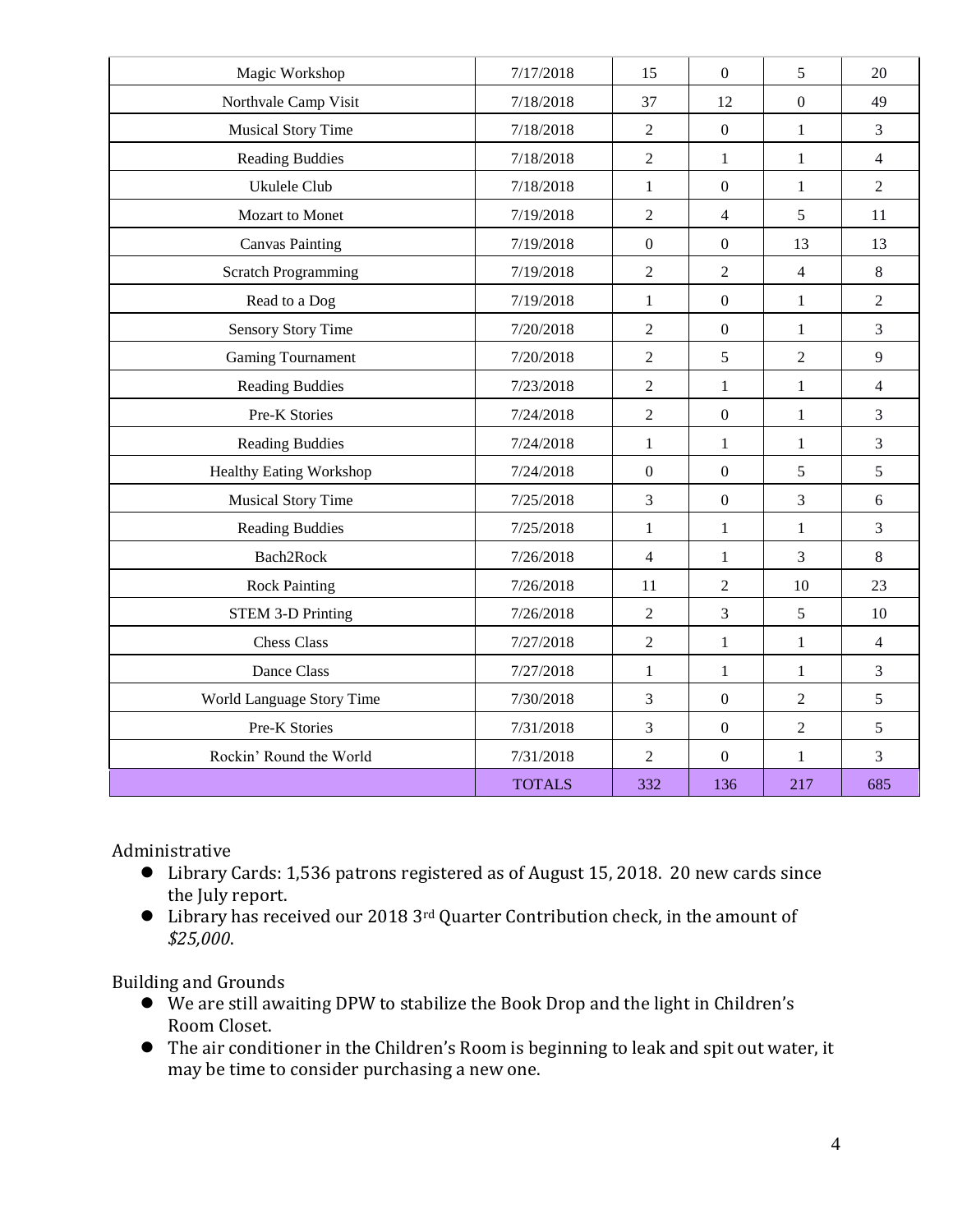Programming

- Our July programming attendance soared past June, making it the highest attended month since our opening in 2015. We are very proud of this accomplishment.
- Summer Reading has just ended. Emily will calculate all statistics and present them to the September board meeting.

Policy

 We should look into creating a new policy regarding patrons making phone calls using our system.

Staff Development

- Emily will have a [Library] table at Northvale's Town Day, Sat., Sept. 8 from 2-6 PM. We have also contracted a Face Painter to sit at the table with us. Hopefully this will help bring more foot traffic to our table.
- Emily is planning to attend both Back to School nights at Northvale Schools; Grades 5-8 Sept. 20 at 7:00 PM & Grades K-4 Sept. 27 at 7:00 PM.

Strategic Planning

 The Strategic Planning Committee will continue to meet with and focus on capital improvements.

## **Friends of the Library Report**

**Ms. Kathy Brunet – 417 Crest Drive** gave her report from the Friends:

Kathy reminded everyone that they will have their first meeting after the summer on 9/17 at 6:30; all are invited. They hold their meetings the  $3<sup>rd</sup>$  Monday of every month September – June at 6:30.

# **Treasurer's Report**

The draft of the state audit came in. Mr. Honey will look through it and get back to us.

See attached budget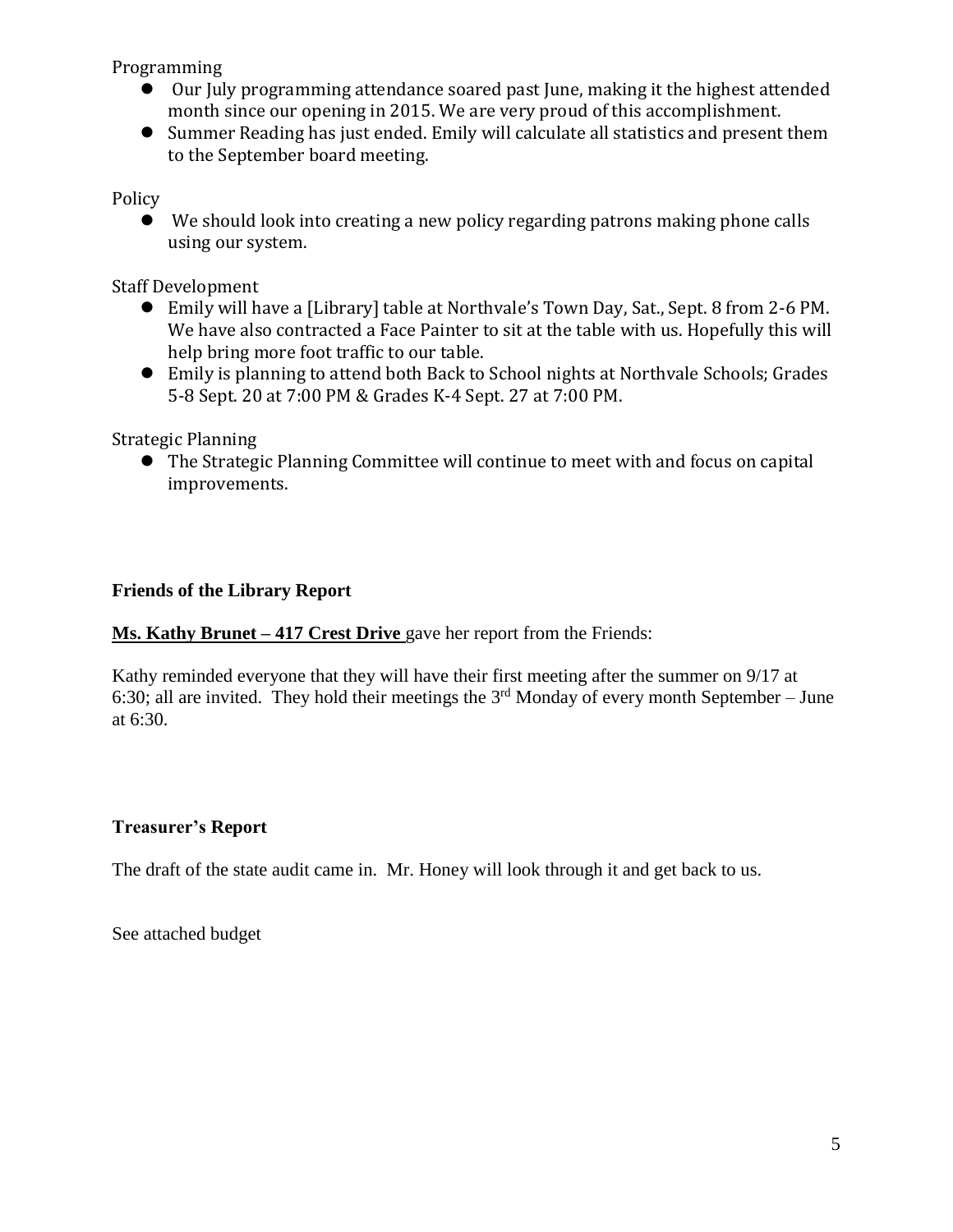# **ROLL CALL VOTES –**

Resolved to approve the claims list for the month of August in the amount of \$11,122.29

| <b>Name</b>   | <b>ACTION</b> | <b>YES</b> | N <sub>O</sub> | <b>ABSENT</b> | <b>ABSTAIN</b> |
|---------------|---------------|------------|----------------|---------------|----------------|
| Ms. Banzaca   |               | X          |                |               |                |
| Mr. Devlin    | motion        | X          |                |               |                |
| Mr. Honey     |               | X          |                |               |                |
| Mr. Pinajian  |               | X          |                |               |                |
| Ms. Nicolich  |               |            |                |               |                |
| Ms. Staropoli |               | X          |                |               |                |
| Mayor Piehler |               |            |                | X             |                |
| Mr. Argiro    |               |            |                |               |                |
| Mr. Porschen  | second        | X          |                |               |                |

The resolution was adopted on a roll call vote as follows:

Resolved to approve the replenishment of the petty cash for \$75 if necessary

The resolution was adopted on a roll call vote as follows:

| <b>Name</b>   | <b>ACTION</b> | <b>YES</b> | NO | <b>ABSENT</b> | <b>ABSTAIN</b> |
|---------------|---------------|------------|----|---------------|----------------|
| Ms. Banzaca   |               | X          |    |               |                |
| Mr. Devlin    | motion        | X          |    |               |                |
| Mr. Honey     |               | X          |    |               |                |
| Mr. Pinajian  | second        | X          |    |               |                |
| Ms. Nicolich  |               |            |    |               |                |
| Ms. Staropoli |               | X          |    |               |                |
| Mayor Piehler |               |            |    | X             |                |
| Mr. Argiro    |               |            |    |               |                |
| Mr. Porschen  |               | X          |    |               |                |

Resolved to approve the amended PATRON CODE OF CONDUCT policy to read: 1. Patrons shall -Use library's phone in cases of extreme emergency and/or contact their parent/guardian. Patron is limited to 5 minutes or less to complete the phone call. 2. Patrons shall not -Use library's phone to make personal, business or other calls within the library.

The resolution was adopted on a roll call vote as follows:

| <b>Name</b>   | <b>ACTION</b> | <b>YES</b> | NO | <b>ABSENT</b> | <b>ABSTAIN</b> |
|---------------|---------------|------------|----|---------------|----------------|
| Ms. Banzaca   |               | X          |    |               |                |
| Mr. Devlin    |               | X          |    |               |                |
| Mr. Honey     |               | X          |    |               |                |
| Mr. Pinajian  |               | X          |    |               |                |
| Ms. Nicolich  |               |            |    |               |                |
| Ms. Staropoli | motion        | X          |    |               |                |
| Mayor Piehler |               |            |    | $\mathbf x$   |                |
| Mr. Argiro    |               |            |    |               |                |
| Mr. Porschen  | xecond        | x          |    |               |                |